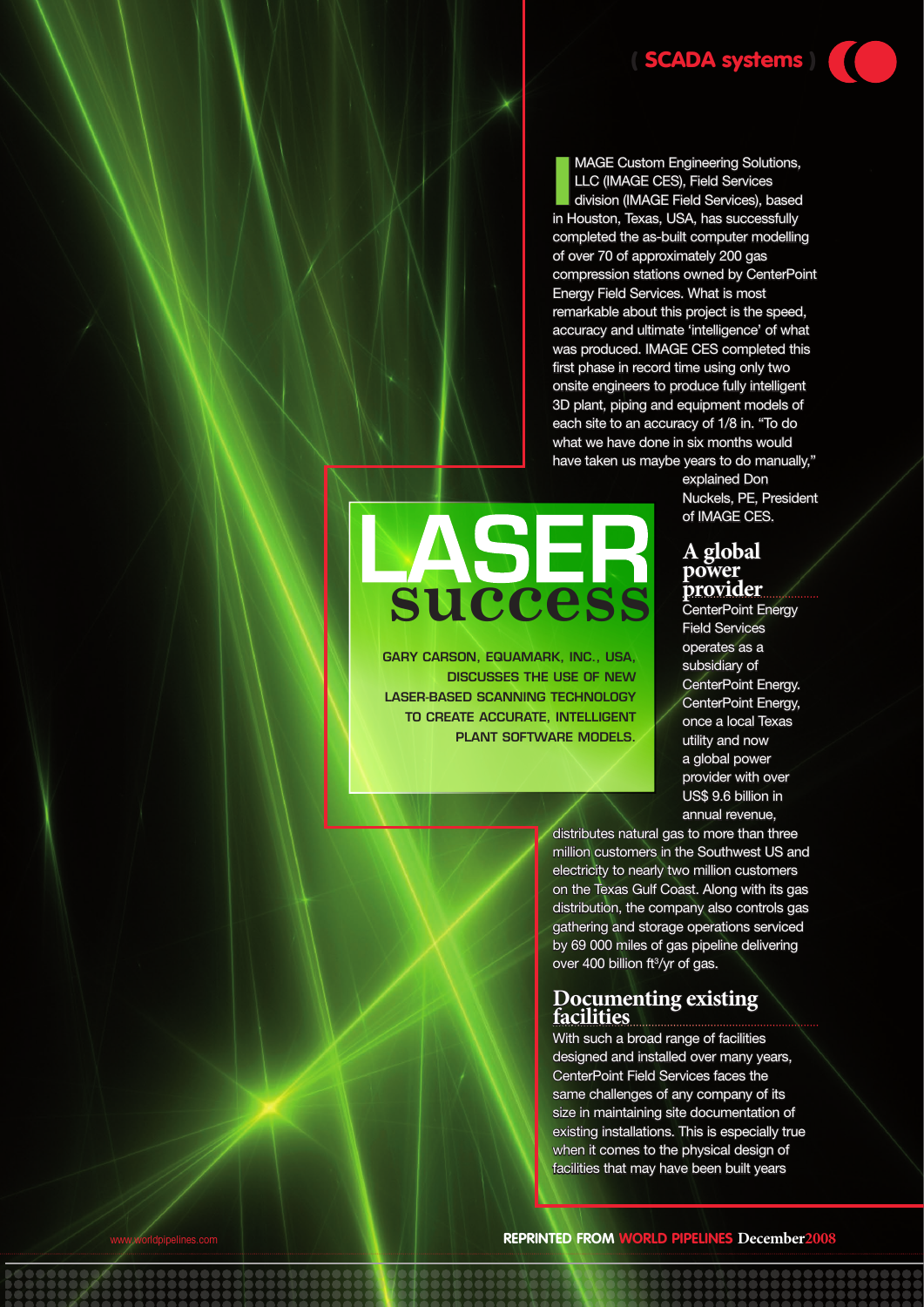

ago, with subsequent expansions or additions over the years. The problem is not just in keeping up with updates to these facilities, but also dealing with the various formats in which the original installation and later changes were designed. For example, existing documentation for these sites in question may be in a variety of 2D paper drawings, unintelligent 2D CAD drawings and 3D models, with and without intelligence, and in different file formats.

### **A decision to update**

To get documentation current for existing installations, CenterPoint Field Services contracted S&R Technical Services, Inc. (S&R Technical Services) of Tulsa, Oklahoma, USA, to re-document the company's facilities with the most up-to-date information. This was done partly with an eye to meeting current and possible future US Environmental Protection

Agency (EPA) and Department of Transportation (DOT) governmental regulations and also to standardise on the format in which this documentation was to be delivered.

For standardisation of the output, CenterPoint Field Services and S&R Technical Services decided to have the models for the AutoCAD-based deliverables produced using CADWorx Plant Design Suite, a software series from COADE Inc., based in Houston, Texas, that offers both 2D drawing and intelligent 3D modelling and is also easy to use and scalable to match most size project requirements.

The reasoning behind the decision to use CADWorx on this project requires a look at the old way of doing things compared with the demands of a project of this magnitude and with these time constraints. Because of the fast track nature of this job, it was obvious that this project could not be completed in time using traditional methods of capturing site information.

## **Old methods**

Typically, the gathering of site information is labour intensive and sometimes dangerous. And, surprisingly, these methods have not changed much in the last 100 years. Of course, the tape measures, plumb bobs and levels have now been replaced by electronic solid state equivalents of the same, but what has not changed is the gruelling work of climbing up and down ladders, clambering along walkways and, in general, risking the chance of injury throughout the process of getting the information.

Another drawback with this method of gathering information is the misinterpretation of the mark-ups and



**Figure 1. It took two engineers only six months to create intelligent as-builts of 70 compressor stations.** 



**Figure 2. Piping equipment, structures and buildings can be located and modelled with a minimum of effort and with total accuracy.** 

sketches that are produced onsite once they are being drawn up in the back office. And, because this process is expensive, labour intensive and often dangerous, a skilled operator gathers only what is needed. So, even with the best intentions, things are usually missed. If site photographs do not clearly show the current conditions, additional site revisits are going to be required, adding further to the time and labour involved.

### **Laser scanning considered but rejected**

S&R Technical Services had

been looking at alternate ways of capturing the onsite information, and laser scanning was one method of doing so.

 Laser scans of existing facilities are produced by setting up a scanner at various points of the site and setting the scanner to

document the physical layout. The scanner sends out a laser beam that, when it hits an object, determines the exact 3D position in space at which the beam hit that object. Using this method, the scanner, with associated software, can create a fairly accurate facsimile of the objects it sees. As each area is completed, the scanner is moved to a new location where it repeats the process, capturing objects or views that were not in the previous view's point-of-sight.

The produced scans are then 'stitched' or pieced together to make a single point-cloud model containing millions, or even billons, of points captured by the scanner. Although accurate, what is produced is not an intelligent model. For there to be intelligence, the scans would have to be manually traced over to create a model from which deliverables could be automatically created.

Laser scanning was considered for this project, but S&R Technical Services and the client had not always had positive experiences with this technology. So, this was not the road that the client and S & R Technical Services initially wanted to take because of the fast track nature of this job.

Fortunately, there was an alternative solution available that uses laser technology for accuracy and, in realtime, ties into intelligent plant design systems to produce deliverables in the field.

### **IMAGE Field Services joins team**

IMAGE Field Services had gained valuable experience using a new package that uses laser-based technology to